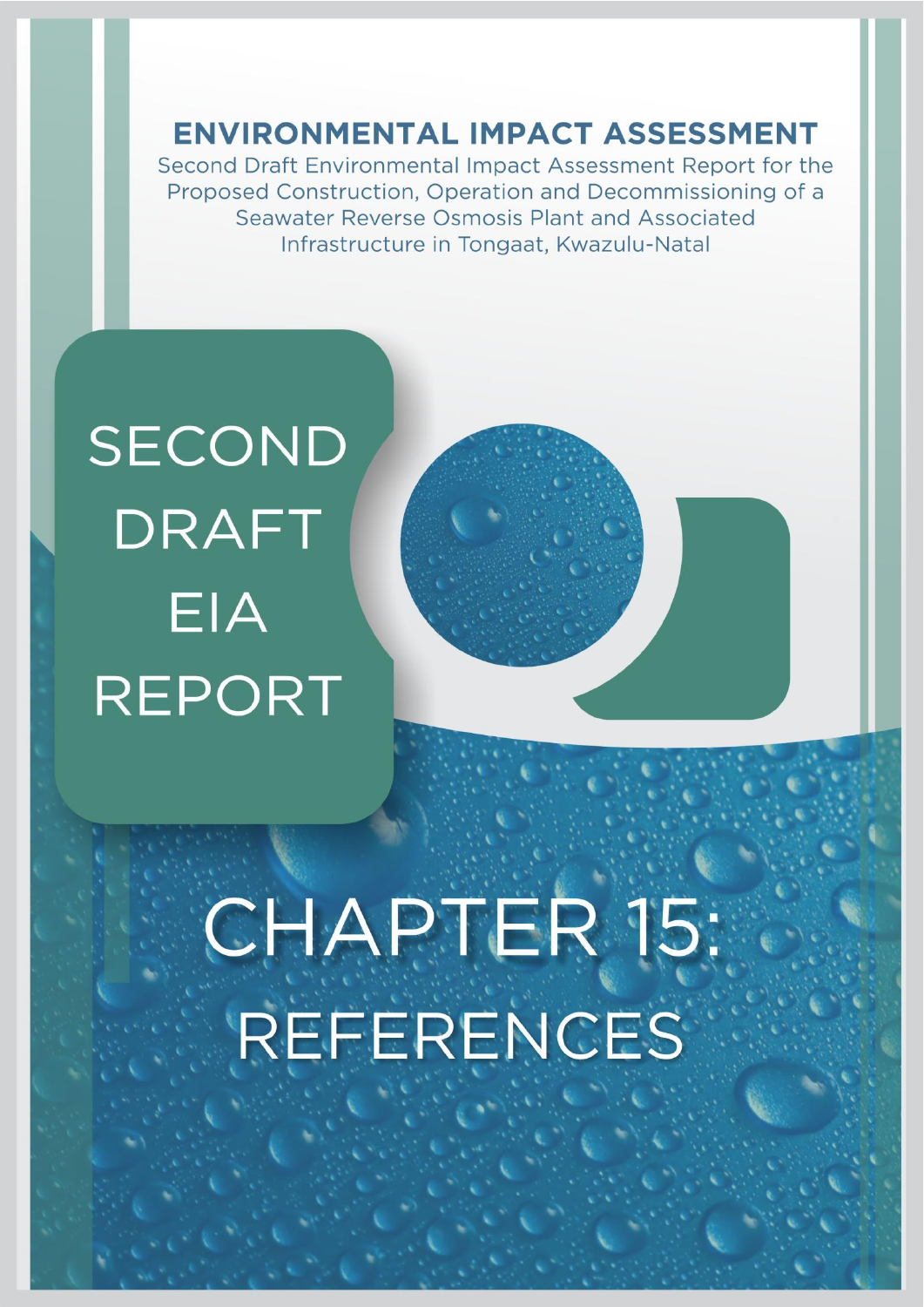## **CHAPTER 15.REFERENCES**

- Atkinson, L., Sink, K. (2008) User profiles for the South African offshore environment. South African National Biodiversity Institute. Biodiversity Series 10.
- Barendse, J., Best, P.B., Thomton, M., Pomilla, C. Carvalho, I., Rosenbaum, H.C. (2010) Migration redefined ? Seasonality, movements and group composition of humpback whales *Megaptera novaeangliae* off the west coast of South Africa. Afr. J. mar. Sci., 32(1): 1-22.
- Beckley, L.E., Van Ballegooyen, R.C. (1992) Oceanographic conditions during three ichthyoplankton surveys of the Agulhas Current in 1990/91. S. Afr. J. mar. Sci., 12: 83-93.
- Best, P.B., Butterworth, D.S., Rickett, L.H. (1984) An assessment cruise for the South African inshore stock of Bryde's whale (*Balaenoptera edeni*). Report of the International Whaling Commission, 34: 403-423.
- Best, P.B., Findlay, K.P., Sekiguchi, K., Peddemors, V.M., Rakotonirina, B., Rossouw, A.,. Gove,D. (1998) Winter distribution and possible migration routes of humpback whales *Megaptera novaeangliae* in the southwest Indian Ocean. Mar. Ecol. Prog. Ser. 162: 287 - 299.
- Best, P.B. (2000) Coastal distribution, movements and site fidelity of right whales (*Eubalaen australis*) off South Africa, 1969-1998. S. Afr. J. mar. Sci.. 22: 43 – 56.
- Best, P.B. (2001) Distribution and population separation of Bryde's whale *Balaenoptera edeni* off southern Africa. Mar. Ecol. Prog. Ser., 220: 277 – 289.
- Best, P.B. & C.H. Lockyer, (2002) Reproduction, growth and migrations of sei whales *Balaenoptera borealis* off the west coast of South Africa in the 1960s. South African Journal of Marine Science, 24: 111-133.
- Best, P.B. (2007) Whales and Dolphins of the Southern African Subregion. Cambridge University Press, Cape Town, South Africa.
- Branch, G.M., Branch, M. (1981) The Living Shores of Southern Africa. Cape Town, Struik. 272 pp.
- Branch, T.A., Stafford, K.M., Palacios, D.M., Allison, C., Bannister, J.L., Burton, C.L.K., Cabrera, E., Carlson, C.A., Galletti Vernazzani, B., Gill, P.C., Hucke-Gaete, R., Jenner, K.C.S., Jenner, M.-N.M., Matsuoka, K., Mikhalev, Y.A., Miyashita, T., Morrice, M.G., Nishiwaki, S., Sturrock, V.J., Tormosov, D., Anderson, R.C., Baker, A.N., Best, P.B., Borsa, P., Brownell Jr, R.L., Childerhouse, S., Findlay, K.P., Gerrodette, T., Ilangakoon, A.D., Joergensen, M., Kahn, B., Ljungblad, D.K., Maughan, B., Mccauley, R.D., Mckay, S., Norris, T.F., Oman Whale And Dolphin Research Group, Rankin, S., Samaran, F., Thiele, D., Van Waerebeek, K. & R.M. Warneke, (2007) Past and present distribution, densities and movements of blue whales in the Southern Hemisphere and northern Indian Ocean. Mammal Review, 37 (2): 116-175.
- Branch, G.M., Griffiths, C.L., Branch, M.L. & L.E. Beckley, (2010) Two Oceans. A guide to the marine life of Southern Africa. Struik Nature, Cape Town. 456 pp.
- Brandão, A., Best, P.B., Butterworth, D.S. (2011) Monitoring the recovery of the southern right whale in South African waters. Paper SC/S11/RW18 submitted to IWC Southern Right Whale Assessment Workshop, Buenos Aires 13-16 Sept. 2011.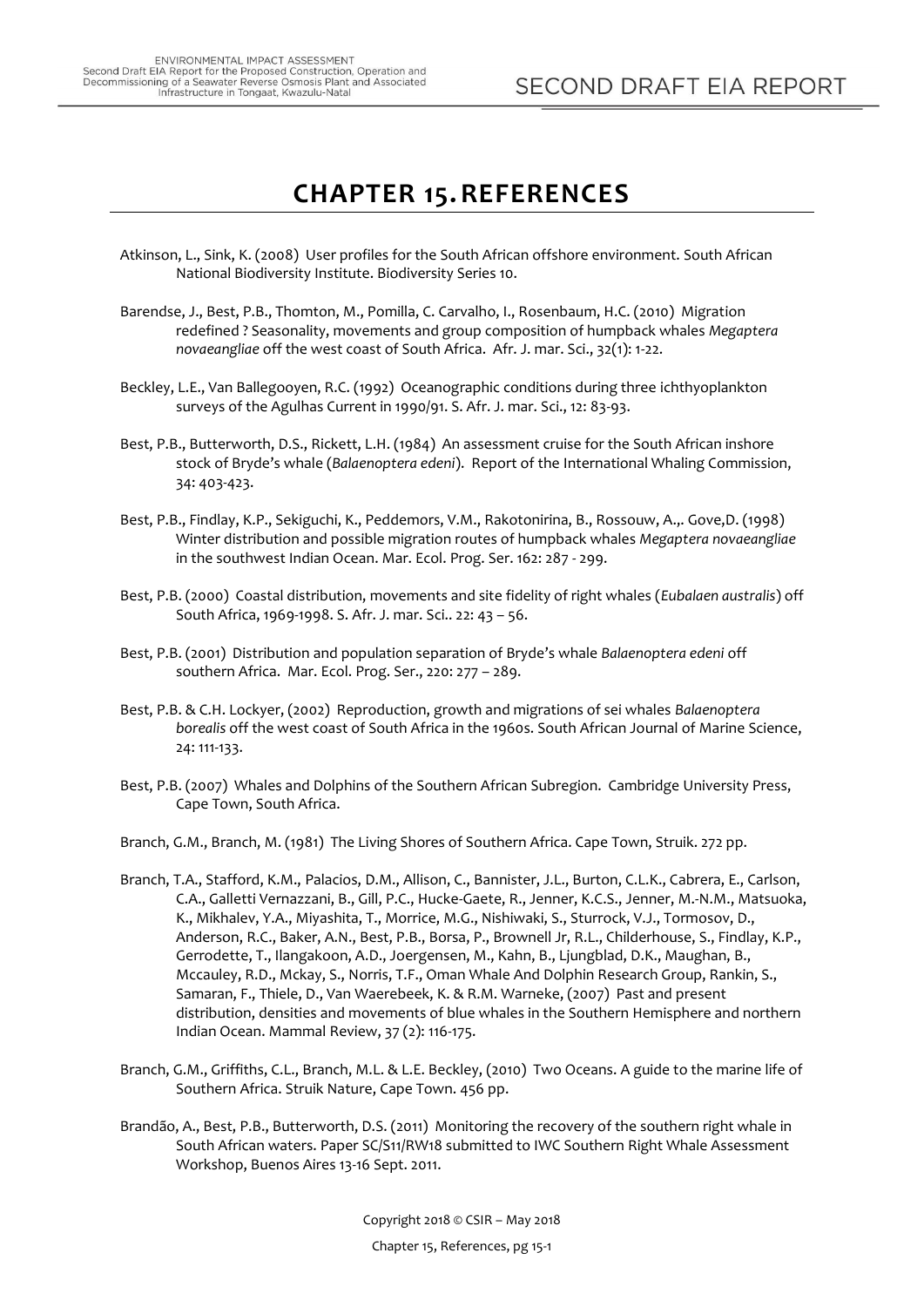- Carter, R.A., D'Aubrey, J. (1988) Inorganic nutrients in Natal continental shelf waters. In: Coastal ocean sciences of Natal, South Africa (Ed. E.H. Schumann). Springer-Verlag, Berlin., 131-151.
- Carter, R.A., Schleyer, M.H. (1988) Plankton distributions in Natal coastal waters. In: Coastal ocean sciences of Natal, South Africa (Ed. E.H. Schumann). Springer-Verlag, Berlin., 152-177.
- Connell, A.D, McClurg, T.P., Livingstone, D.J. (1985) Environmental studies at Richards Bay prior to the discharge of submarine outfalls. Marine Research Group, National Institute for Water Research of the CSIR, Durban Branch Laboratory.
- Connell, A.D, McClurg, T.P., Livingstone, D.J. (1989) Environmental studies in the Richards Bay offshore outfalls region. Part 2. Surveys made between 1985 and 1988. CSIR Division of Earth, Marine and Atmospheric Science and Technology, Marine Pollution Research Group, Durban Branch Laboratory.
- CSIR. (1998) Environmental Impact Assessment for the Proposed Exploration Drilling in Petroleum Exploration Lease 17/18 on the Continental Shelf of KwaZulu-Natal, South Africa. CSIR Report ENV/S-C 98045.
- CSIR. (2007) Environmental Studies in the Richards Bay outfalls region. Report No. 20. Surveys made during 2006/2007. CSIR Report CSIR/NRE/PW/ER /2006/0068/C.
- CSIR. (2009) Environmental studies in the Richards Bay offshore outfalls region. Report No. 22. Surveys made in 2008/2009. CSIR Report CSIR/NRE/CO/ER/2010/0010/B.
- CSIR (2015) Final Scoping Report for the Proposed Construction, Operation and Decommissioning of a Seawater Reverse Osmosis Plant and Associated Infrastructure at Tongaat, KwaZulu-Natal North Coast.
- Department of Water Affairs and Forestry (2005) A Practical Field Procedure for Identification and Delineation of Wetlands and Riparian Areas. Department of Water Affairs and Forestry, Pretoria.
- Department of Environmental Affairs (2010) National Climate Change Response Green paper for South Africa.
- Department of Environmental Affairs (2017) Guidelines on Need and Desirability. ISBN 978-0-9802694-4-4
- Driver, A, Nel, J.L., Snaddon, K., Murray, K., Roux, D., Hill, L., Swartz, E.R., Manuel, J. and Funke, N. (2011) Implementation Manual for Freshwater Ecosystem Priority Areas. WRC Report No. 1801/1/11. ISBN 978-1-4312-0147-1. Pretoria.
- Dye, A.D., McLachlan, A., Wooldridge, T. (1981) The ecology of sandy beaches in Natal. *S. Afr. J. Zool*. **16**: 200-209.
- eThekwini Municipality (EM) (2013) Integrated Development Plan: 2013/2014 Review. eThekwini Municipality, Durban.
- Fennessy, S.T., Groeneveld, J.C. (2003) A review of the offshore trawl fishery for crustaceans on the east coast of South Africa. *Fisheries Management and Ecology*, **4(2)**: 135–147.
- Fennessy, S.T, Pradervand, P., de Bruyn, P.A. (2010) Influence of the sardine run on selected nearshore predatory teleosts in KwaZulu-Natal. African Journal of Marine Science 32(2): 375–382.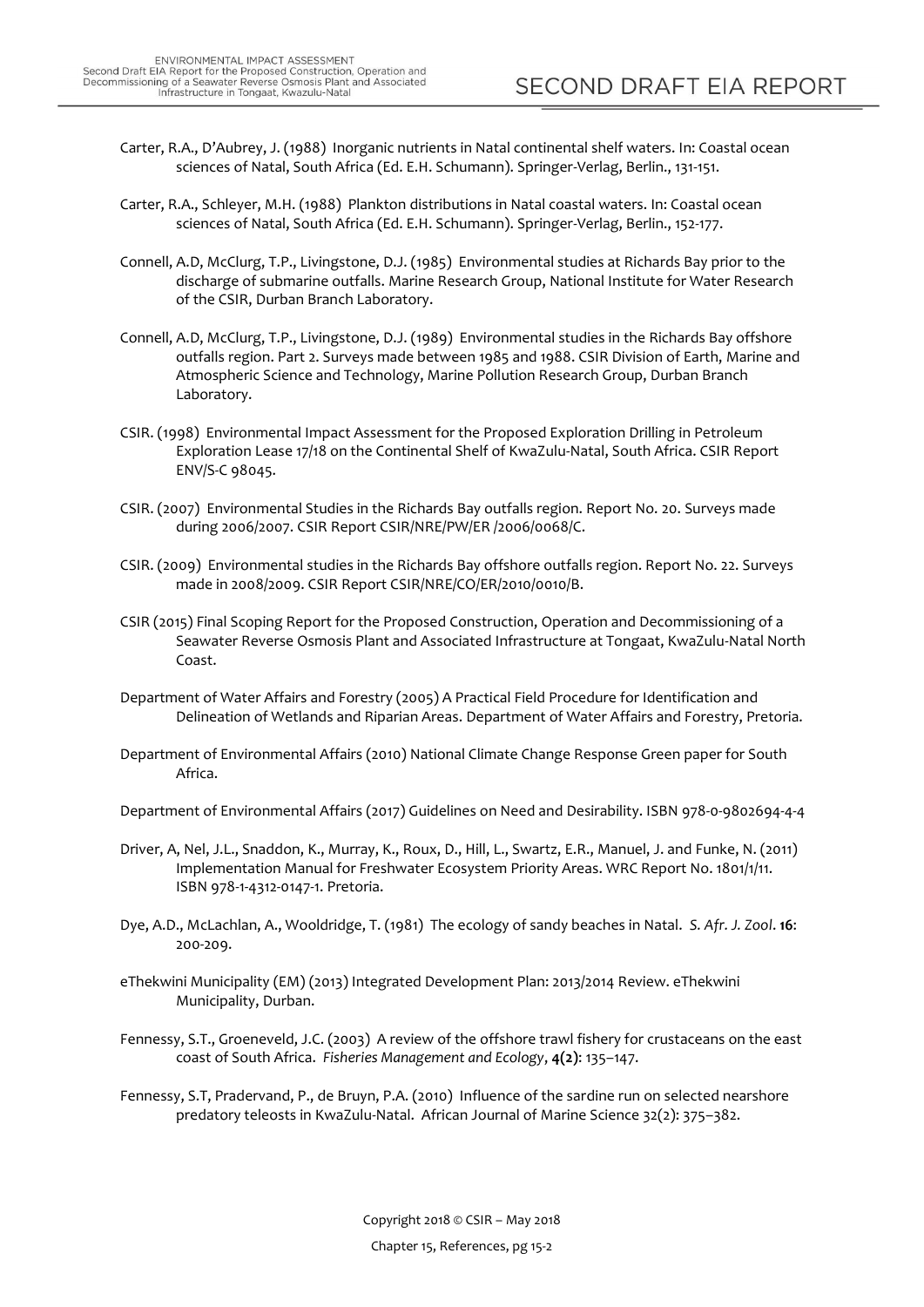- Flemming, B., Hay, R. (1988) Sediment distribution and dynamics of the Natal continental shelf. In: Schumann, E.H. (ed) Coastal Ocean Studies off Natal, South Africa, Lecture Notes on Coastal and Estuarine Studies 26, Springer-Verlag, Berlin.
- Findlay, K.P. (1989) The distribution of cetaceans off the coast of South Africa and South West Africa/Namibia. Unpublished MSc. Thesis, University of Pretoria Town. 110pp.
- Findlay, K.P., Best, P.B., Ross, G.J.B., Cockcroft, V.G. 1992) The distribution of small odonocete cetaceans off the coast of South Africa and Namibia. *S. Afr. J. mar. Sci.* **12** : 237-270.
- Findlay, K.P., Best, P.B. (1996a) Estimates of the numbers of humpback whales observed migrating past Cape Vidal, South Africa, 1988-1991. Mar Mammal Sci., 12(3): 354-370.
- Findlay, K.P., Best, P.B. (1996b) The Migrations of Humpback Whales past Cape Vidal, South Africa, and a Preliminary Estimate of the Population Increase Rate. Rep Int Whal Commn. SC/A06/HW16
- Forbes, A and Demetriades, N.T. (2010) "*Estuaries of Durban*" 2010 report 2nd Ed. For eThekwini Municipality.
- FutureWorks (2012) "North Spatial Development Plan Final Report 2012/2013 Review Review 3 of 4". Spatial Development Plan. Durban, South Africa: eThekwini Municipality. http://www.durban.gov.za/Resource\_Centre/reports/Framework\_Planning/Documents/NSDP\_Fi nal Draft 2012 17 Oct 2012 Revision.pdf.
- Gill, A.E., Schumann, E.H. (1979) Topographically induced changes in the structure of an inertial jet: Application to the Agulhas Current. *Journal of Physical Oceanography*, **9**: 975-991.
- GLVIA (2002) Guidelines for Landscape and Visual Impact Assessment. 2nd ed. United Kingdom: Spon Press.
- Green, G.A., Brueggeman, J.J., Grotefendt, R.A., C.E. Bowlby, C.E., M.L. Bonnell, M.L., Balcomb III., K.C. (1992) Cetacean distribution and abundance off Oregon and Washington, 1989-1990. In: Brueggeman, J.J. ed. Oregon and Washington Marine Mammal and Seabird Surveys. OCS Study MMS 91-0093. Minerals Management Service, Pacific OCS Region, Los Angeles, CA, USA, p. 1-100.
- Groeneveld, J.C., Mellville-Smith, R. (1995) Spatial and temporal availability in the multispecies crustacean trawl fishery along the east coast of South Africa and souther Mozambique, 1988-1993. S. Afr. J. mar. Sci.. 15: 123-136.
- Gründlingh, M.L. (1992) Agulhas Current meanders: review and case study. *S. Afr. Geogr. J.*, **74 (1)**: 19-29.
- Heydorn, A.E.F., Bang, N.D., Pearce, A.F., Flemming, B.W., Carter, R.A., Schleyer, M.H., Berry, P.F., Hughes, G.R., Bass, A.J., Wallace, J.H. Van Der Elst, R.P., Crawford, R.J.M., Shelton, P.A. (1978) Ecology of the Agulhas Current region: an assessmnet of biological responses to environmental parameters in the south- west Indian ocean. Trans. roy. Soc. S. Afr., 43(2) : 151-190.
- Heydorn, A.E.F., Tinley, K.L. (1980) Estuaries of the Cape, Part I. Synopsis of the Cape coast. Natural Features, Dynamics and Utilization. Stellenbosch, CSIR Research Report 380, 97 PP.
- Hunter, I.T. (1988) Climate and weather off Natal. In: Coastal ocean sciences of Natal, South Africa (Ed. E.H. Schumann). Springer-Verlag, Berlin, 81-100.
- Hutchings, L., Beckley, L.E., Griffiths, M.H., Roberts, M.J., Sundby, S., Van Der Lingen C. (2003) Spawning on the edge: spawning grounds and nursery areas around the southern African coastline. Marine and Freshwater Research 53: 307-318.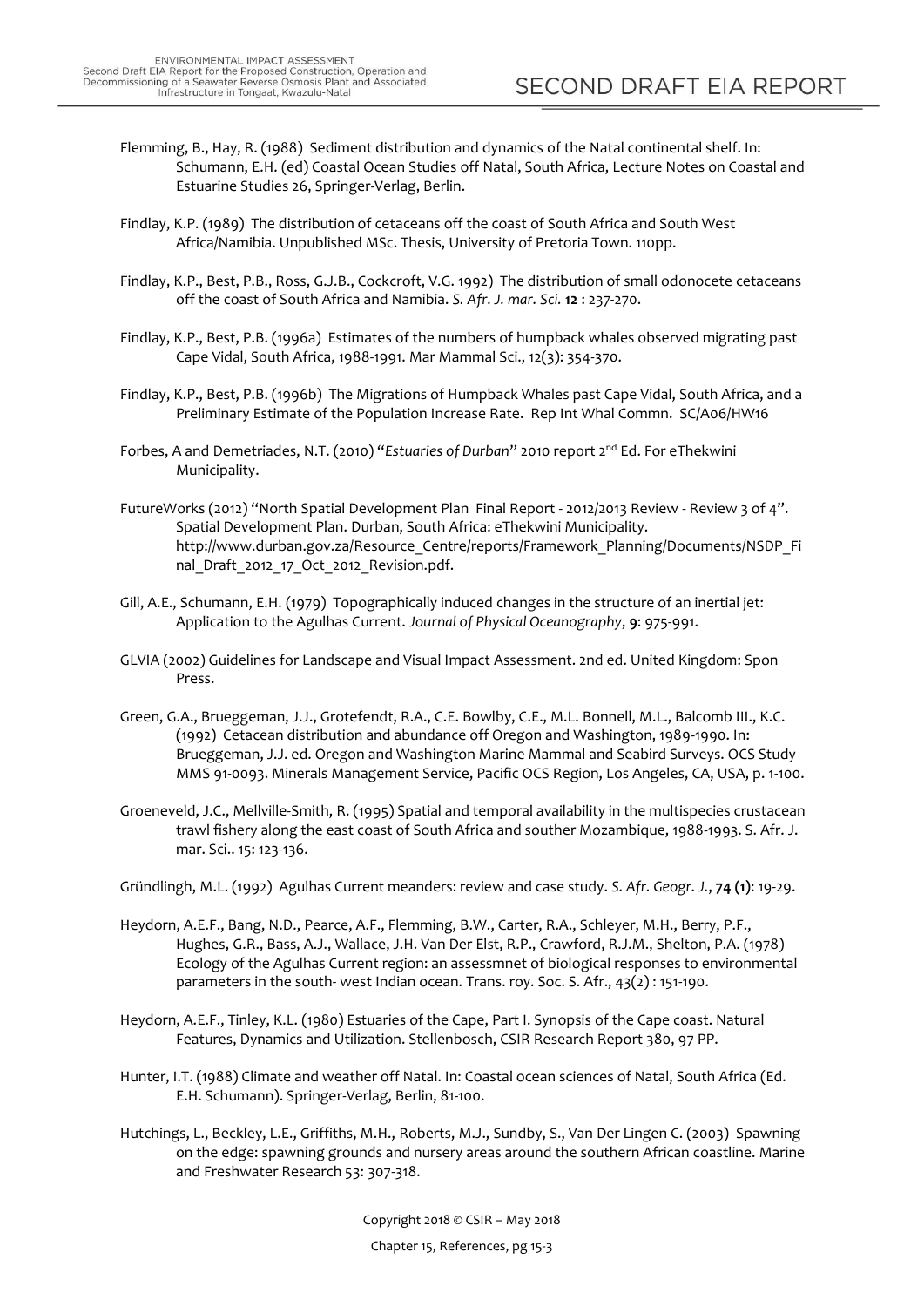- Kleynhans, CJ, Thirion, C and Moolman, J (2005) A Level I River Ecoregion classification System for South Africa, Lesotho and Swaziland. Report No. N/0000/00/REQ0104. Resource Quality Services, Department of Water Affairs and Forestry, Pretoria, South Africa.
- Jackson, L.F., Lipschitz, S. (1984) *Coastal sensitivity atlas of Southern Africa*. Pretoria, Department of Transport: 34 pp.
- Job, N., Snaddon, K., Day, E. (Liz), Nel, J. and Smith-Adao, L. (2008) C.A.P.E. fine-scale planning project: Aquatic Ecosystems of the Upper Breede River Valley Planning Domain. Report to CAPE.
- Jury, M., Macarthur, C. and Reason, C. (1990) Observations of trapped waves in the atmosphere and the ocean along the coast of Southern Africa. S. Afr. Geogr. J.. 72: 33-46.
- KZN Wildlife (2012) Focus area for additional marine biodiversity protection in KwaZulu-Natal, South Africa, 2012. Unpublished Report, Scientific Services, Ezemvelo KZN Wildlife, P.O. Box 13053, Cascades, Pietermaritzburg, 3202.
- Lutjeharms, J.R.E., Gründlingh, M.L., Carter, R.A. (1989) Topographically induced upwelling in the Natal Bight. *S. Afr. J. Sci.*, **85 (5)**: 310-316.
- Lutjeharms, J.R.E, Valentine, H.R., Van Ballegooyen, R.C. (2000a) The hydrography and water masses of the Natal Bight, South Africa. *Continental Shelf Research*, **20**: 1907-39.
- Lutjeharms J.R.E., Cooper, J., Roberts, M. (2000b) Dynamic upwelling at the inshore edge of the Agulhas Current. *Continental Shelf Research*, **20**: 737761.
- Mann-Lang, J. (2000) Coastal and Marine Life Animals : Vertebrates Reptiles. www.aquarium.co.za/pdf/kids/educational/3d\_turtles.pdf.
- Marine & Coastal Management (M&CM) (2005) Policy for the allocation and management of commercial fishing rights in the KwaZulu-Natal prawn trawl fishery: Department of environmental Affairs and Tourism: Branch Marine and Coastal Management.
- Marine & Coastal Management (M&CM) (2007) Recommendations for the Sustainable Management of the KwaZulu-Natal Trawl Fishery in 2007. Unpublished Memorandum for Ministerial Approval.
- Martin, A.K., Flemming, B.W. (1988) Physiography, structure and geological evolution of the Natal continental shelf. In: Coastal ocean sciences of Natal, South Africa (Ed. E.H. Schumann). Springer-Verlag, Berlin, 11-46.
- Mardon, D.W., Stretch, D.D. (2002) The effects of wind speed, direction and duration on crosscurrents at the Port of Durban entrance. In: Proc. HEFAT2002 – 1<sup>st</sup> Int. Conf. on Heat Transfer, fluid mechanics and Thermodynamics, Kruger Park, South Africa.
- Mather, A.A., Stretch, D.D. (2012) A perspective on sea level rise and coastal storm surge from Southern and Eastern Africa: A case study near Durban, South Africa. Water, 4: 237-259.
- McClurg, T.P. (1988) Benthos of the Natal continental shelf. In: Coastal ocean sciences of Natal, South Africa (Ed. E.H. Schumann). Springer-Verlag, Berlin., 178-208.
- McClurg, T.P., Blair, A., Gumede, S.V. (1999) Benthic Fauna. In: Environmental Studies in the Richards Bay offshore outfalls region. Report No. 12. Surveys made during 1998. East Coast Program; Division of Water, Environment and Forestry Technology; CSIR, Durban. CSIR Report ENV/ECP/EXT:98- JEOOF.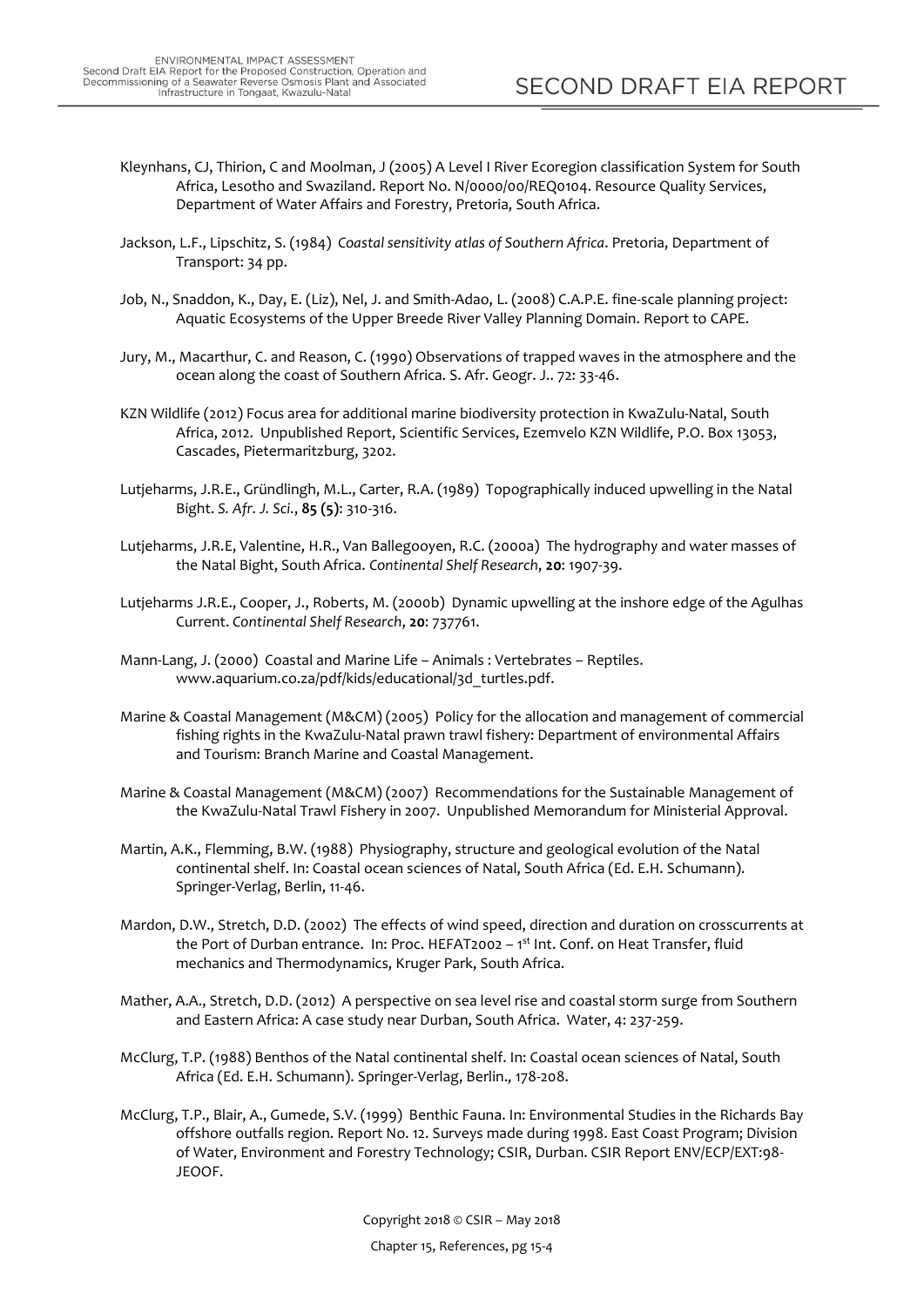- McClurg, T.P., Blair, A., Gumede, S.V. (2000) Benthic fauna. In: Environmental Studies in the Richards Bay offshore outfalls region. Report No. 13. Surveys made during 1999. East Coast Program; Division of Water, Environment and Forestry Technology; CSIR, Durban. CSIR Report ENV-D-C-2000-011.
- McClurg, T.P., Blair, A., Gumede, S.V. (2001) Benthic fauna. In: Environmental Studies in the Richards Bay offshore outfalls region. Report No. 14. Surveys made during 2000. East Coast Program; Division of Water, Environment and Forestry Technology; CSIR, Durban. CSIR Report ENV-D-C-2001-015.
- McClurg, T.P., Blair, A., Gumede, S.V. (2002) Benthic fauna. In: Environmental Studies in the Richards Bay offshore outfalls region. Report No. 15. Surveys made during 2001. East Coast Programme; Division of Water, Environment and Forestry Technology; CSIR, Durban. CSIR Report ENV-D-C-2002-003.
- McClurg, T.P., Blair, A., Mapukata, T. (2003) Benthic fauna. In: Environmental Studies in the Richards Bay offshore outfalls region. Report No. 16. Surveys made during 2002. East Coast Programme; Division of Water, Environment and Forestry Technology; CSIR, Durban. CSIR Report ENV-D-C-2003-003.
- McClurg, T.P., Blair, A., Mapukata, T. (2004) Benthic fauna. In: Environmental Studies in the Richards Bay offshore outfalls region. Report No. 17. Surveys made during 2003. East Coast Programme; Division of Water, Environment and Forestry Technology; CSIR, Durban. CSIR Report ENV-D-C-2004-013.
- McClurg, T.P., Blair, A. (2005) Benthic fauna. In: Environmental Studies in the Richards Bay offshore outfalls region. Report No. 18. Surveys made during 2004. East Coast Programme; Division of Water, Environment and Forestry Technology; CSIR, Durban. CSIR Report ENV-D-C-2005-031.
- McClurg, T.P., Blair, A. (2006) Benthic fauna. In: Environmental Studies in the Richards Bay offshore outfalls region. Report No. 19. Surveys made during 2005. CSIR Report CSIR/NRE/PW/ER/2006/0068/C.
- McClurg, T.P. & A. Blair, A. (2007) Benthic fauna. In: Environmental Studies in the Richards Bay offshore outfalls region. Report No. 20. Surveys made during 2006/2007. CSIR Report CSIR/NRE/ECO/ER/2008//0027/C.
- McClurg, T.P., Blair, A. (2008) Environmental studies in the Richards Bay offshore outfalls region. Report No. 21. Surveys made in 2007/2008. CSIR Report CSIR/NRE/ECO/ER/2008/ 0145/C.
- Oberholzer, B. (2005) "Guideline for Involving Visual & Aesthetic Specialists in EIA Processes". Guidelines ENV-S-C 2005 053 F. Cape Town: CSIR, Provincial Government of the Western Cape, Department of Environmental Affairs & Development. http://www.capegateway.gov.za/Text/2005/10/5\_deadp\_visual\_guideline\_june05.pdf.
- Oliff, W.D. (1973) Chemistry and productivity at Richards Bay. CSIR/NPRC Oceanography Division Contract Report CFIS 37B. Durban, South Africa.
- Otway, N.M., Gray, C.A., Craig, J.R., McVea, T.A., Ling, J.E. (1996) Assessing the impacts of deepwater sewage outfalls on spatially- and temporally-variable marine communities. *Marine Environmental Research* **41**: 45-71
- Pearce, A.F. (1977a) The shelf circulation off the east coast of South Africa. CSIR Professional Research Series, 1, 220 pp.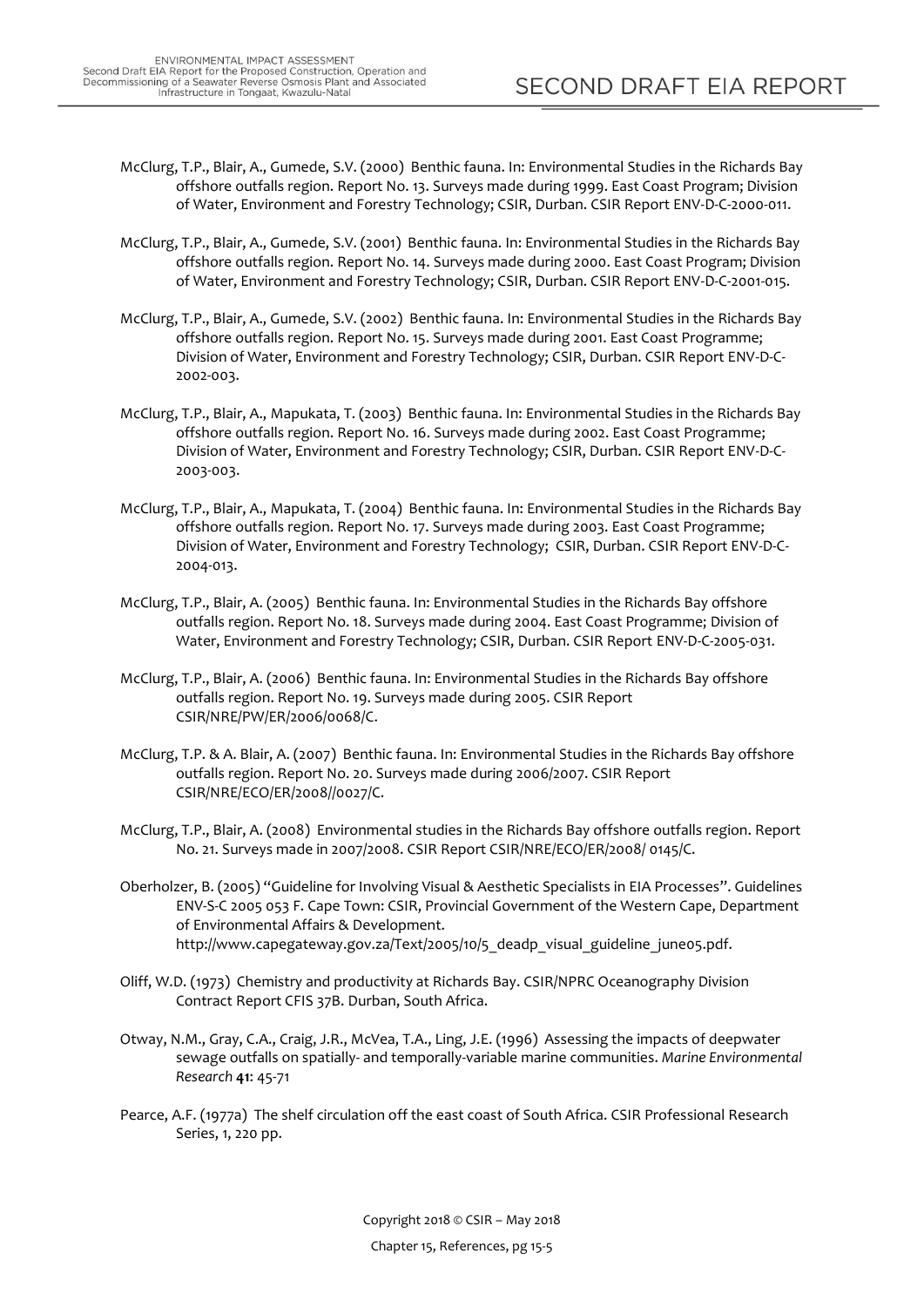- Pearce, A.F. (1977b) Some features of the upper 500 m of the Agulhas Current. *Journal of Marine Research*. **35**: 731-753.
- Pearce, A.F. (1978) Seasonal variations of temperature and salinity on the northern Natal continental shelf. *South African Geography Journal*, **60**: 135-143.
- Peddemors, V.M. (1999) Delphinids of southern africa. A review of their distribution, status and life history. *J. Cetacean Res. Manage*. **1(2)** :157-166.
- Ross, G.J.B. (1984) The smaller cetaceans of the east coast of southern Africa. *Ann. Cape. Prov. Mus. (nat. Hist.).*, **15 (2)**.
- Schumann, E.H. (1986) The bottom boundary layer inshore of the Agulhas Current in Natal in August 1975. *South African Journal of Marine Science*, **4**: 93-102.
- Schumann, E.H. (1998) The coastal ocean off southeast Africa, including Madagascar coastal segment (15, W). In: The Sea, Vol.11. Robinson, A.R. & K. Brink, (eds). John Wiley & Sons, Inc.
- Shannon, L.V. (1985) The Benguela Ecosystem. Part 1. Evolution of the Benguela, physical features and processes. *Oceanogr. Mar. Biol. Ann. Rev.* **23** : 105-182.
- Sink, K., Atwood, C. (2008) Guidelines for Offshore Marine Protected Areas in South Africa. http://www.sanbi.org/sites/default/files/documents/documents/ biodiversity9.pdf.
- Sink, K., Lombard, M., Grantham, H., Attwood, C., Leslie, R., Samaai, T., Kerwath, S., Fairweather, T., van der Lingen, C. (2010) Systematic Biodiversity Planning to identify a potential offshore Marine Protected Area network for South Africa. SANBI Draft Report, pp48.
- Statistics South Africa (StatsSA) (2002) Census 2001. StatsSA, Pretoria.
- Statistics South Africa (StatsSA) (2008) Community Survey 2007. StatsSA, Pretoria.
- Statistics South Africa (StatsSA) (2012) Census 2011. StatsSA, Pretoria.
- Turpie, J.K. (1995) Prioritizing South African estuaries for conservation: A practical example using waterbirds. Biol. Cons., 74: 175-185.
- Turpie, J. and Clark, B. (2007) The Health Status, Conservation Importance and Economic Value of Temperate South African Estuaries and Development of a Regional Conservation Plan. Report to C.A.P.E. Regional Estuarine Management Programme.
- Underhill, L.G., Cooper, J. (1982) Counts of waterbirds at coastal wetlands in southern Africa. 1978 to 1981. Unpublished MS. PFIAO.
- UNEP-WCMC. (2011) Isimangaliso Wetland park KwaZulu-Natal, South Africa. http://www.unepwcmc.org/medialibrary/2011/06/29/0efed969/iSimangaliso.pdf.
- Van der Elst, R. (1988) Shelf ichthyofauna of Natal. In: Coastal ocean sciences of Natal, South Africa (Ed. Schumann, E.H.). Springer-Verlag, Berlin: 209-225.
- Van Zyl, H.W., de Wit, M.P. & Leiman, A. (2005) Guideline for involving economists in EIA processes: Edition 1. CSIR Report No ENV-S-C 2005 053 G. Republic of South Africa, Provincial Government of the Western Cape, Department of Environmental Affairs & Development Planning, Cape Town.